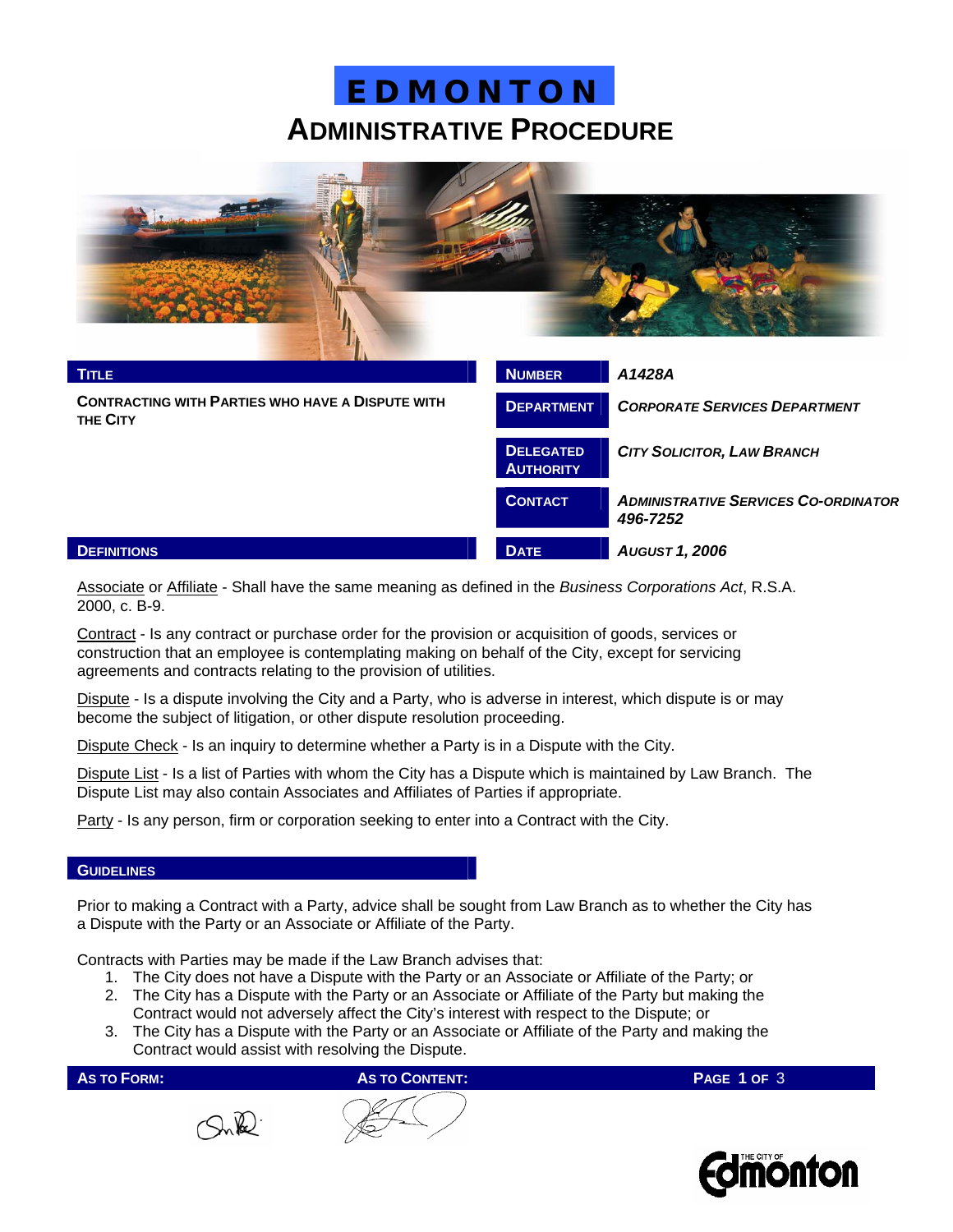# **E D M O N T O N ADMINISTRATIVE PROCEDURE**

| <b>TITLE</b>                                                               | <b>NUMBER</b> | A1428A                |
|----------------------------------------------------------------------------|---------------|-----------------------|
| <b>CONTRACTING WITH PARTIES WHO HAVE A DISPUTE WITH</b><br><b>THE CITY</b> | <b>DATE</b>   | <b>August 1, 2006</b> |

The approval of the City Manager or Committee of Council is required prior to making a Contract with a Party if the Law Branch advises that:

- The City has a Dispute with the Party or an Associate or Affiliate of the Party and entering into the Contract may adversely affect the City's interest with respect to the Dispute; or
- The City has a Dispute with the Party or an Associate or Affiliate of the Party and not making the Contract would assist in resolving the Dispute.

#### **PROCEDURES**

I

The Law Branch shall prepare and maintain a Dispute List.

Prior to making a Contract, a Dispute Check must be conducted by reviewing the Dispute List to determine whether the City has a Dispute with the Party or an Affiliate or Associate of the Party.

If the Party or an Affiliate or Associate of the Party is noted on the dispute List, then advice as to the nature of the Dispute shall be requested from Law Branch by providing the following information to the Administrative Co-ordinator of Law Branch:

- Name of the Party and any known Associates or Affiliates
- Term of the Contract (start and end date if known)
- Nature of the Contract (services, construction, products supply, etc)
- Nature of how the Contract was awarded (Tender, RFP or Sole Source)

The Law Branch will provide the following in reply:

- A brief summary of the circumstances of the Dispute between the City and the Party (or Affiliate or Associate); and
- Advice that:
	- (a) Making the Contract with the Party may adversely affect the City's interest with respect to the Dispute; or
	- (b) Making the Contract with the Party would not adversely affect the City's interest with respect to the Dispute; or
	- (c) Not making the Contract with the Party at this time will assist in resolving the Dispute with the Party; or
	- (d) Making the Contract with the Party at this time will assist in resolving the Dispute with the Party.

The Contract may be made without further approval if the advice provided by Law Branch is either of the following:

- (a) Making the Contract with the Party would not adversely affect the City's interest with respect to the Dispute; or
- (b) Making the Contract with the Party at this time will assist in resolving the Dispute with the Party.

The Contract must be approved by the City Manager or Committee of Council prior to the City making the Contract if the advice of the Law Branch is either:

**PAGE 2 OF 3**